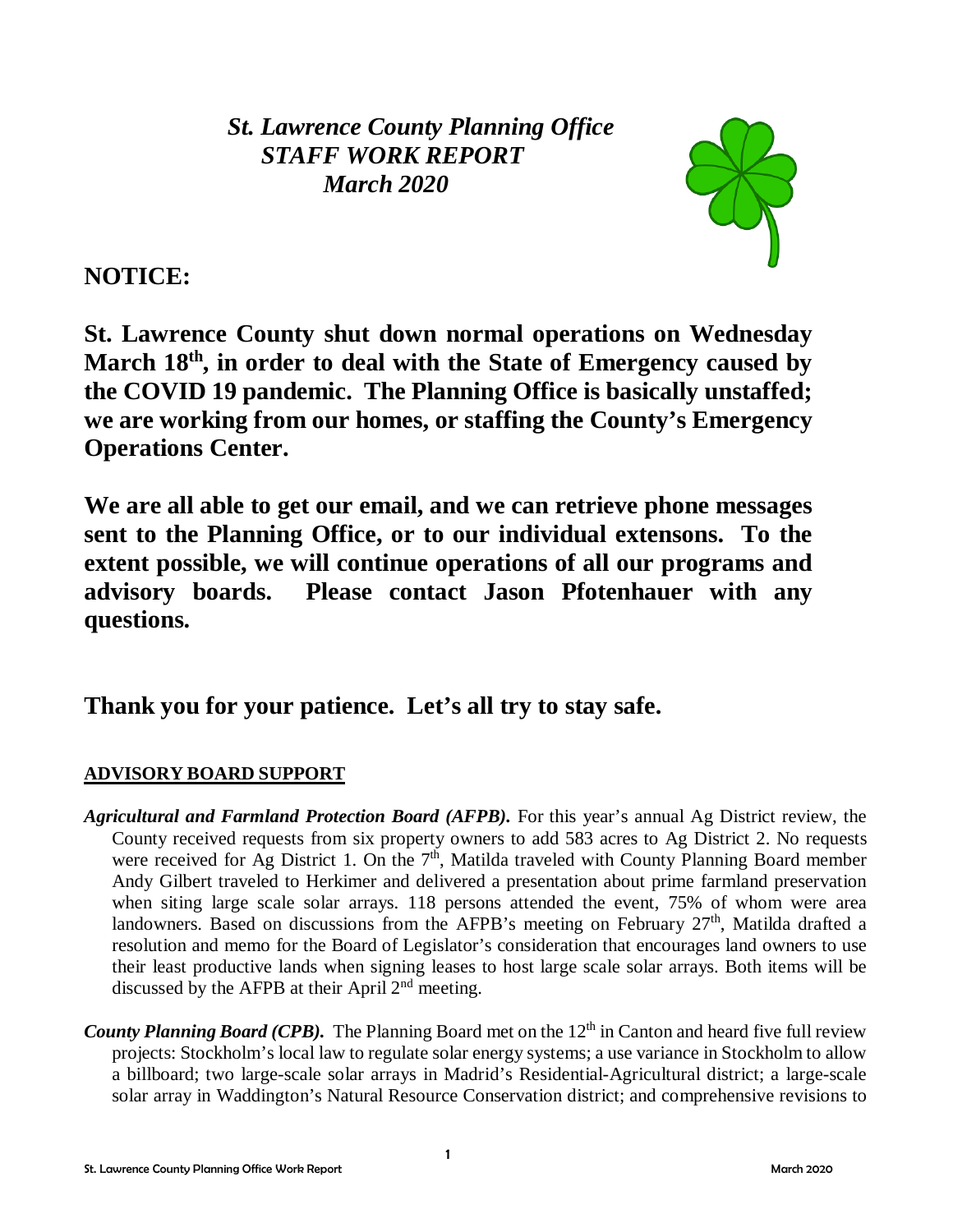Brasher's zoning regulations. All projects excluding the use variance for a billboard were approved with conditions. The use variance was denied.

*Environmental Management Council (EMC).* There was no EMC meeting in March, due to the County's declaration of a State of Emergency.

The Emerald Ash Borer Task Force (EABTF) There was no EAB Task Force meeting in March, due to the County's declaration of a State of Emergency.

*Fair Housing Task Force (FHTF).* No meeting in March. The FHTF has suspended planning for its annual training sessions, which are typically held in April, in conjunction with Fair Housing Month. The focus of training in 2020 will be the recently-enacted laws regulating landlords and tenants.

#### **BOARD OF LEGISLATORS**

#### *Emergency Response to COVID 19.*

*Census 2020.* Staff are working with the County's Complete Count Committee.

There is no word on the County's application to the NYS Census 2020 Complete Count Outreach Grants Program for funds to support outreach, promotion and public educations activities regarding the Census.

#### *Jones & Laughlin (J&L) Site*.

 $\triangleright$  Staff participated in a DEC technical (clean-up) conference call on March 31<sup>st</sup>. It was discussed that site redevelopment/funding could be removed from the regular agenda.

*Space Study***.** Staff are assisting with an assessment of County space needs in the City of Ogdensburg.

### **COMMUNITY / ECONOMIC DEVELOPMENT**

- *Abbé Picquet Trail Project Management.* Final close out of this project is anticipated in the next several months.
- *Community Development Block Grants (CDBG).* The Planning Office administers two open grants: the Septic Tank Replacement Assistance Program  $(STRAP)$ ; and the  $23<sup>rd</sup>$  round of the Direct Homeownership Assistance Program.

In March, the County was notified that it was awarded \$440,000 to fund the third round of its Countywide Housing Rehabilitation Program (CHRP 3). The County anticipates rehabbing 10 houses.

*Lead Hazard Abatement Program*. This \$1 million award from the US Department of Housing and Urban Development (HUD) is providing lead-based paint stabilization, or abatement assistance, to up to 52 households throughout the county. During March, the Planning Office worked with partner agencies at SLC Public Health and the North Country Housing Council to ramp up production.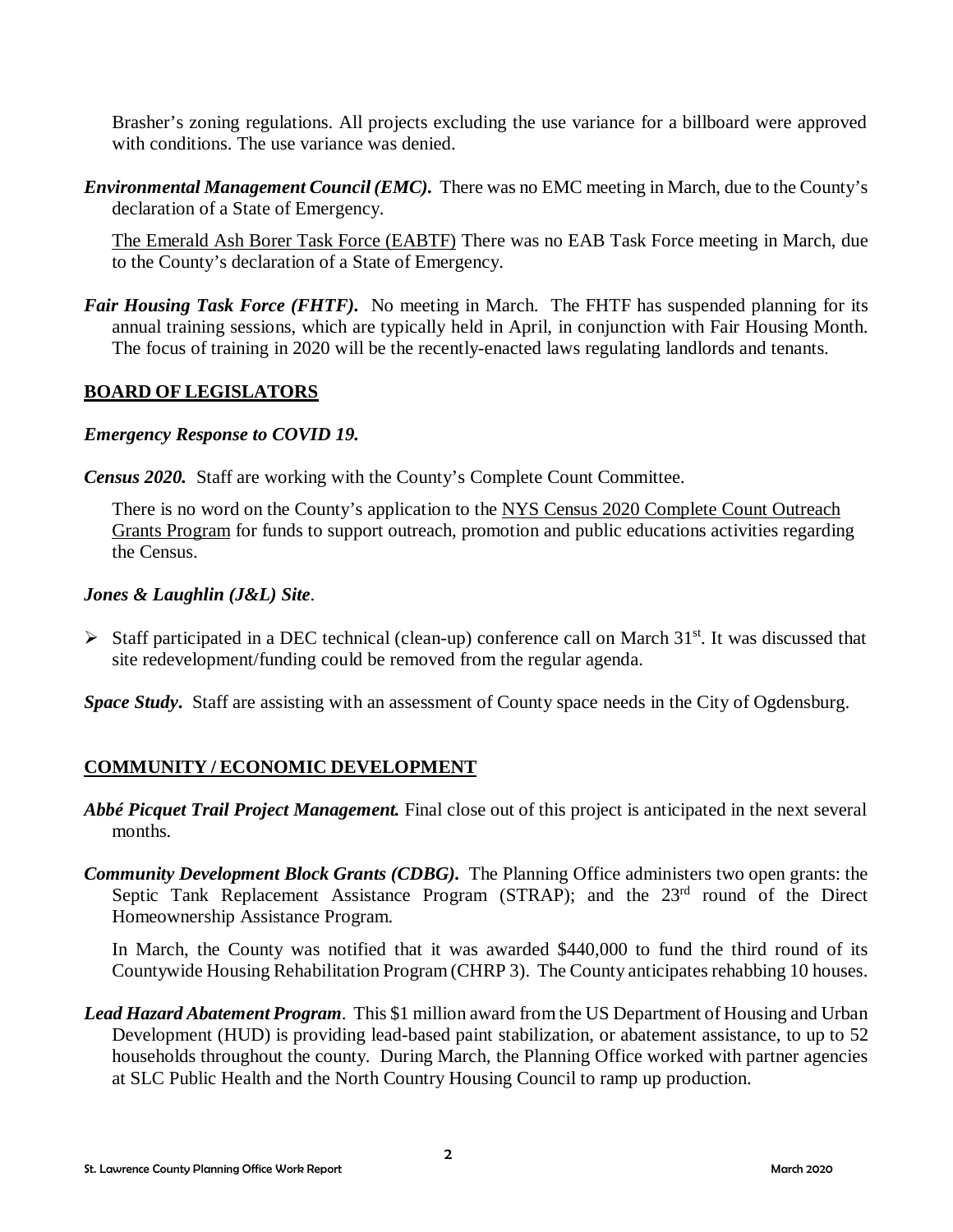*Village of Potsdam Downtown Revitalization Initiative (DRI).* The Planning Office is participating as a project partner on the Local Planning Committee (LPC) for the Potsdam DRI. The group reviewed projects during a conference call on March  $17<sup>th</sup>$ . The project website is: [https://potsdamdri.com/.](https://potsdamdri.com/)

### **GEOGRAPHIC INFORMATION SYSTEM**

- *COVID19 Mapping.* Beginning on March 31<sup>st</sup>, Matilda and Dakota prepared daily maps for the County's Public Health Department to track confirmed cases of COVID 19.
- *County Mapping Upgrades.* County staff continue to discuss a re-tooling of GIS software for the County.

## **GRANTS MANAGER**

- *Grants Notice Distribution.* The Grants Notice is distributed to County Department Heads, Legislators, Superintendents of Schools, local municipal officials and approximately 350 additional individuals representing organizations throughout the North Country.
- *Community Services]* Staff is working with Community Services to assess a U.S. Department of Justice funding opportunity, the Comprehensive Opioid, Stimulant, and Substance Abuse Site-based Program (COSSAP); applications are due May 21, 2020. Also, Community Services was awarded \$15,000 through NYS OASAS for Telepractice Capacity Expansion to Increase Access to Treatment for Opioid Use Disorder.
- *Hazard Mitigation Plan, 5-Year Update*. Staff is assisting Emergency Services with the required five-year update of the SLC Multi-Jurisdictional All-Hazard Mitigation Plan. In March, five responses to the RFP were received; staff has initiated review.
- **Brownfields Remediation.** On the  $12<sup>th</sup>$ , Matilda and Heidi delivered a presentation to a class of SLU students on brownfield remediation projects in the county.

### **PLANNING MATTERS**

- *St. Lawrence River Watershed Revitalization Plan.* This planning project encompasses the entire St. Lawrence River watershed in New York, including some or all of eight counties. The St. Lawrence River Watershed Revitalization Plan (WRP), is scheduled for completion in 2020.
- *Town of Brasher Zoning Revisions.* Matilda incorporated the County Planning Board's conditioned approvals into the Town of Brasher's zoning regulations and forwarded final copies of the revised text to Town officials on the  $17<sup>th</sup>$ .

### **PUBLIC TRANSPORTATION**

*County Transit System*. During the first half of March, Matilda and County Mobility Manager drafted the County's 5311 Annual Report for 2019, which was reviewed and approved by the DOT for the County Treasurer's signature. Matilda drafted a County Board resolution to pass thru just over